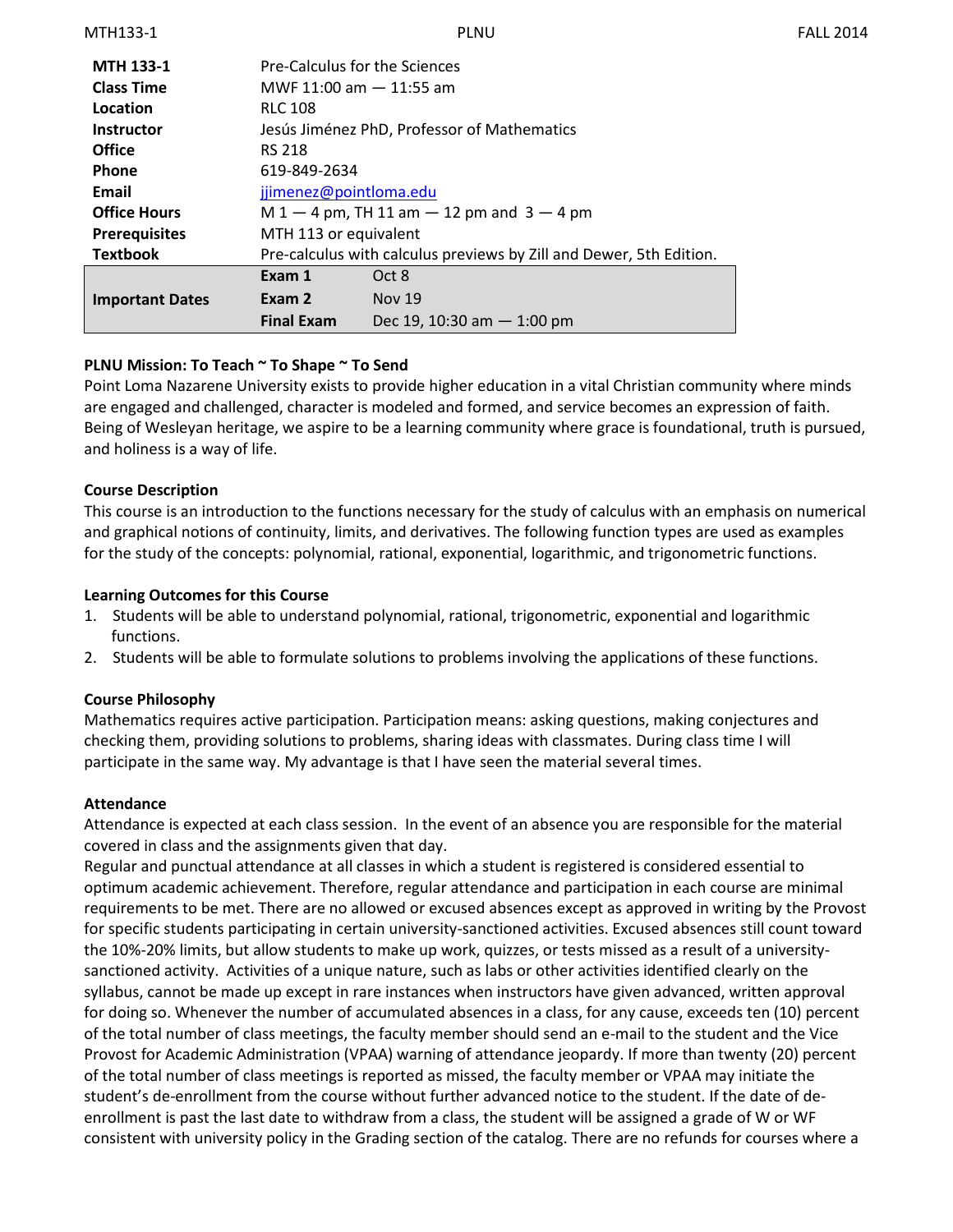de-enrollment was processed. For more details see the PLNU catalog: [http://catalog.pointloma.edu/content.php?catoid=14&navoid=1089#Class\\_Attendance](http://catalog.pointloma.edu/content.php?catoid=14&navoid=1089#Class_Attendance)

#### **Class Enrollment**

It is the student's responsibility to maintain his/her class schedule. Should the need arise to drop this course (personal emergencies, poor performance, etc.), the student has the responsibility to follow through (provided the drop date meets the stated calendar deadline established by the university), not the instructor. Simply ceasing to attend this course or failing to follow through to arrange for a change of registration (drop/add) may easily result in a grade of F on the official transcript.

#### **Academic Accommodations**

While all students are expected to meet the minimum academic standards for completion of their courses as established by the instructors, students with special needs may require academic accommodations. At Point Loma Nazarene University, students requesting academic accommodations must file documentation with the Disability Resource Center (DRC), located in the Bond Academic Center. Once the student files documentation, the Disability Resource Center contacts the student's instructors and provides written recommendations for reasonable and appropriate accommodations to meet the individual needs of the student. This policy assists the university in its commitment to full compliance with Section 504 of the Rehabilitation Act of 1973, the Americans with Disabilities (ADA) Act of 1990, and ADA Amendments Act of 2008, all of which prohibit discrimination against students with special needs and guarantees all qualified students equal access to the benefits of PLNU programs and activities. For more details see the PLNU catalog: [http://catalog.pointloma.edu/content.php?catoid=14&navoid=1089#Academic\\_Accommodations](http://catalog.pointloma.edu/content.php?catoid=14&navoid=1089#Academic_Accommodations)

Students with learning disabilities who may need accommodations should discuss options with the instructor during the first two weeks of class.

#### **Academic Honesty**

The Point Loma Nazarene University community holds the highest standards of honesty and integrity in all aspects of university life. Any violation of the university's commitment is a serious affront to the very nature of Point Loma's mission and purpose. Violations of academic honesty include cheating, plagiarism, falsification, aiding academic dishonesty, and malicious interference. The details of PLNU's meaning of each of these words can be found in the PLNU catalog at:

[http://catalog.pointloma.edu/content.php?catoid=14&navoid=1089#Academic\\_Honesty](http://catalog.pointloma.edu/content.php?catoid=14&navoid=1089#Academic_Honesty)

A student remains responsible for the academic honesty of work submitted in PLNU courses and the consequences of academic dishonesty beyond receipt of the final grade in the class and beyond the awarding of the diploma. Ignorance of these catalog policies will not be considered a valid excuse or defense. Students may not withdraw from a course as a response to a consequence.

A student who is caught cheating on any item of work will receive a zero on that item and may receive an "F" for the semester. See the PLNU Catalog for a further explanation of the PLNU procedures for academic dishonesty [\(http://catalog.pointloma.edu/content.php?catoid=14&navoid=1089#Academic\\_Honesty\)](http://catalog.pointloma.edu/content.php?catoid=14&navoid=1089#Academic_Honesty).

### **Final Exam: Date and Time**

The final exam date and time is set by the university at the beginning of the semester and may not be changed by the instructor. Only in the case that a student is required to take three exams during the same day of finals week is an instructor authorized to change the exam date and time for that particular student.

### **Copyright Protected Materials**

Point Loma Nazarene University, as a non-profit educational institution, is entitled by law to use materials protected by the US Copyright Act for classroom education. Any use of those materials outside the class may violate the law.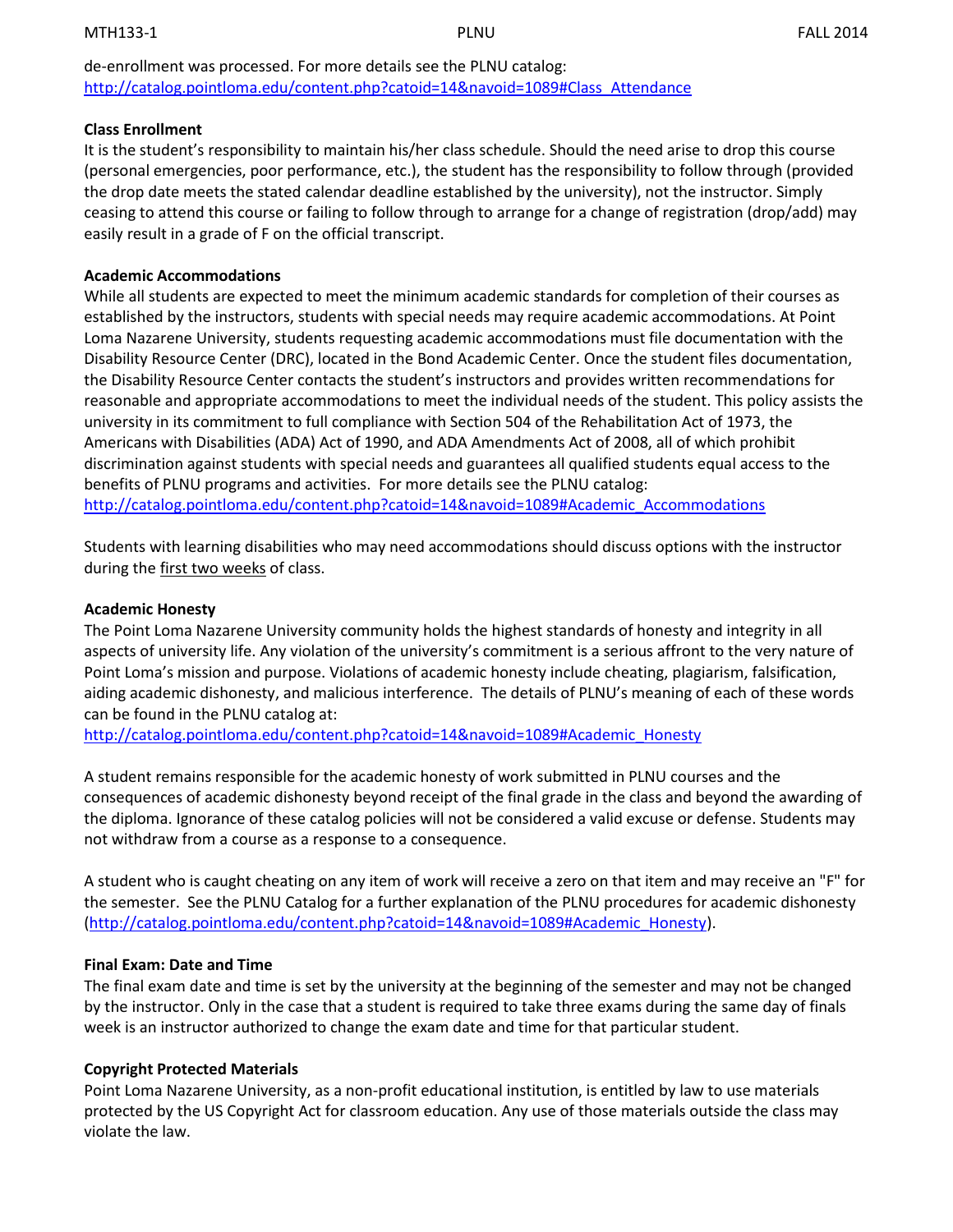## **Grading**

Grades for the course will be based on homework (20%), three exams (25% each; total of 50 %), and a final exam (30%).

## **Homework (20%)**

Homework due dates will be determined during class meetings. A homework assignment is late if it is not received at the start of class on the due date. No late homework will be accepted; however the two lowest homework scores will be dropped. Please be sure that your homework is stapled together and the problems are in order. Homework will be scored on a combination of completeness and correctness. A random selection (the same for all people) of the problems will be graded on any homework assignment.

## **Tests (2 @ 25% each) and Final Exam (30%)**

Tests and the Final Exam will include problems and questions over material assigned in the text, readings and handouts, as well as material presented in class.

No examination shall be missed without prior consent by me or a well-documented emergency beyond your control. A score of zero will be assigned for an examination that is missed without prior consent or a welldocumented emergency beyond your control. The examination schedule is included in the daily schedule. I do not intend to accept excuses such as poor communication with parents, benefactors, sport team sponsors and/or travel agents.

## **The Final Exam is COMPREHENSIVE** December 19 (Friday) 2013, 10:30 am - 1:00 pm

**Grading Scale:** Course grades will be assigned according to the following scale:

### **Grading Scale in Percentages**

|            | (87.5, 90)                                  | (77.5, 80) | (67.5, 70)   |
|------------|---------------------------------------------|------------|--------------|
|            | $(92.5, 100]$ $(82.5, 87.5]$ $(72.5, 77.5]$ |            | (62.5, 67.5) |
| (90, 92.5) | (80, 82.5)                                  | (70, 72.5) | [60, 62.5]   |

### **Cell Phones**

Turn off any cell phone, pager or things that are distracting while you are in class. Also, you should not work on other classes while in class (to do so is disrespectful to me and your classmates) and it is not the best use of class time.

### **General Advice**

The key to success in this class is to attend lectures regularly and do your homework. You learn mathematics by doing it yourself. You should expect to spend approximately two hours outside of class for every one hour in class working on homework and going over concepts. When doing homework, please note it is normal to not be able to do every problem correct on the first attempt.

Do not be discouraged, instead seek help.

# **Sources of Help:**

- 1. Me. If you have questions, ask me. See my office hour's schedule.
- 2. Other classmates. Form study groups! Work together!